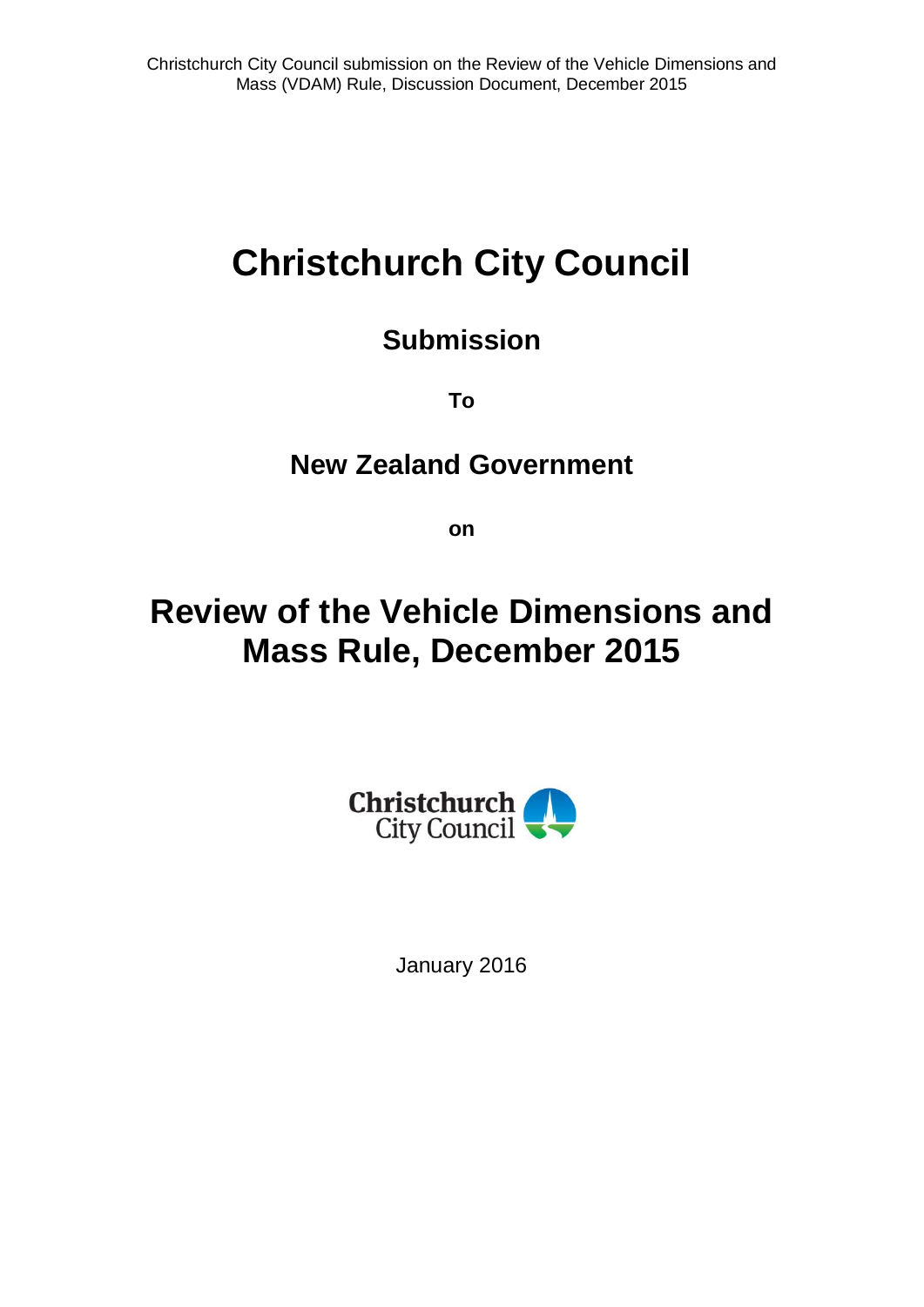#### **Review of the Vehicle Dimensions and Mass (VDAM) Rule, December 2015**

#### **1.0 Introduction**

1.1 Christchurch City Council ("the Council") wishes to submit on the Review of the Vehicle Dimensions and Mass (VDAM) Rule 2015 ("the Review"). The Council sees the Review as important to protect the Council's transport infrastructure. It is also a key component in the delivery of Christchurch Transport Strategic Plan (CTSP), particularly Goal 3 "Support economic vitality through easy movement of and access to goods and services," ensuring freight reliability.

#### **2.0 Key Comments**

- 2.1 The Council recognises that the aim of the Review is to enable improved transport productivity through ensuring a better fit between vehicles and the roading network. To that end, the VDAM Rule needs to support a range of competing elements such as economic growth, public road safety, the delivery of goods and services to the public. The case for change is largely well made in the key sections of the Review - and so those concerns raised in this response primarily focus on whether and how the full effects of these changes have been assessed for local (i.e. non State Highway) networks including those controlled by the City Council. The Council's concerns focus on whether the true infrastructure and operational costs of these changes nationwide (i.e. state highway and local roads networks alike) affect the calculated national economic benefits of any of the proposals.
- 2.2 Notwithstanding the above comments, the Council believes that the Review will provide benefits to freight operators, encouraging economic growth both nationally and across the region. However, the introduction of the proposed new rules is not without risk and there is the need to fully understand the potential infrastructure consequences for local road networks. This is especially true at a time when considerable changes occur across the city and its transport network as the rebuild of Christchurch continues.
- 2.3 The Council recognises its role in the provision of transport infrastructure that meets the requirements of heavy vehicles on appropriate routes. It is not entirely evident in the Review that the total cost implications of heavier and larger dimensioned vehicles on local roads have been fully accounted for. A case in point, is that lower vehicle speeds and tighter turning space will have higher costs associated with kerb and pavement maintenance and renewals on local roads than on the State Highway network. An increase in the cost associated with the maintenance of the transport network for heavier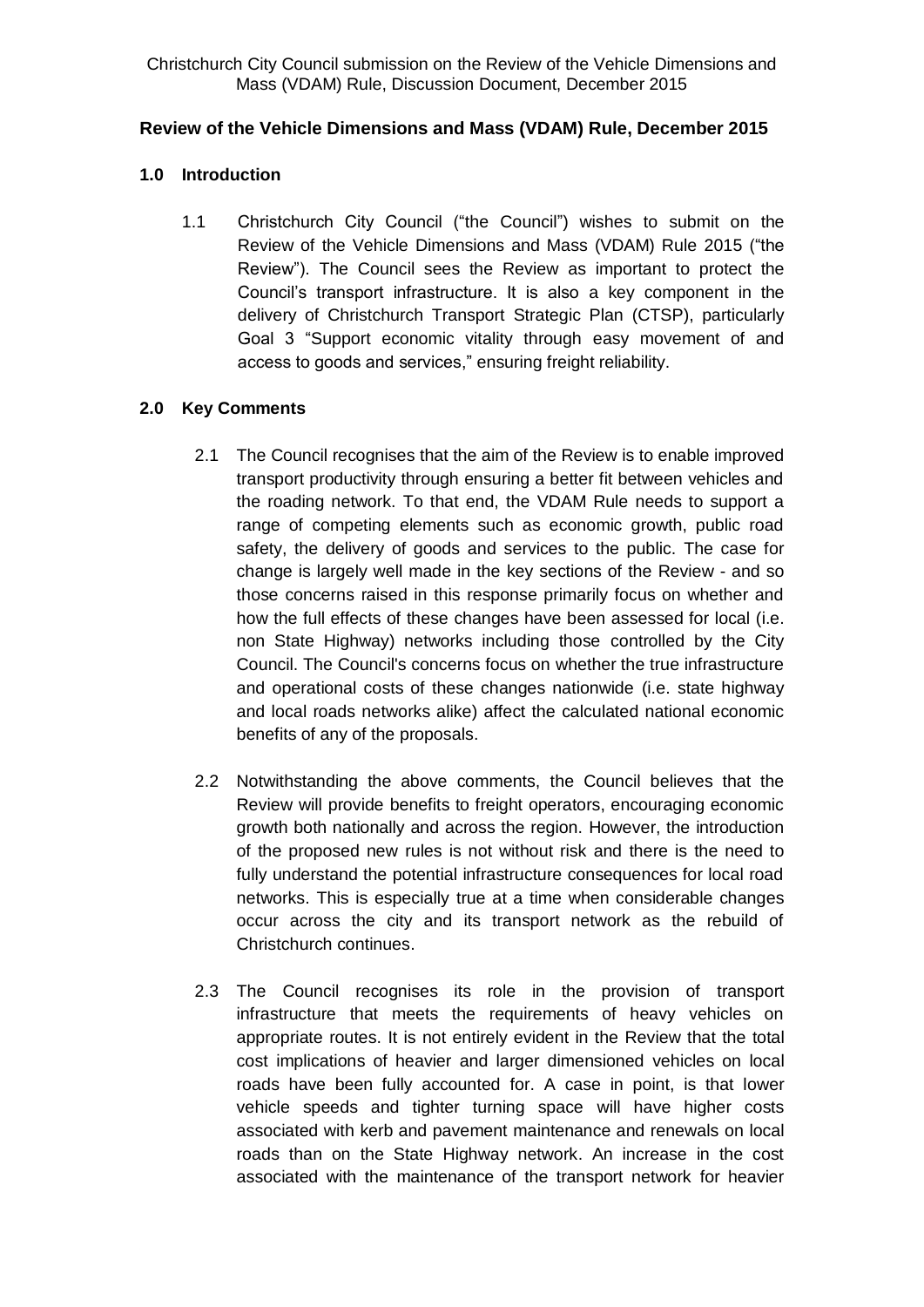vehicle use will as a consequence need alignment with the Council's Long Term Plan.

- 2.4 The Council will need to consider any transport network weaknesses where heavier vehicle loads may not be easily accommodated. It is noted in the Review that the Transport Agency (NZTA) has a programme to extend the 50MAX and HPMV network including upgrading some bridges, so discussion will need to occur with the NZTA to confirm where funding will be required to preserve or improve the Council controlled local roading network to handle the proposed changes and make it fit-for-purpose. A risk is that Road User Costs may not be increased to the extent that the accelerated pavement degradation is fully recuperated. Road improvement subsidies for local government agencies may therefore not be adequately adjusted upward to reflect the increased revenue.
- 2.5 Technical documentation that forms the economic assessment for a number of the proposed mass and dimension changes does not appear to be available to submitters regarding the impact of the proposals on the nation's urban and local road networks. In terms of the proposals for a change in vehicle height limits, a specific and potentially significant constraint in the Greater Christchurch network is the Lyttelton Tunnel. The proposed change to the vehicle height rule could well mean that more vehicles may be diverted to less appropriate alternative routes because they cannot any longer use the tunnel. With the current impediment to alternative routes to the Port of Lyttelton more acute since the Christchurch earthquakes and a projected significant increase in freight quantities to the Port of Lyttelton from across the South Island, this potential infrastructure impediment, cited in the Review document, does need very careful consideration. The Review itself may therefore need to accelerate investigation of alternative capital works to remedy this potential obstacle, which itself may negate a large proportion of the national savings anticipated by the proposed rule change.
- 2.6 A critical issue the Council will also need to consider is how increases to axle mass and gross mass limits will be appropriately managed on its network. It is currently difficult to protect our transport structures, such as bridges and culverts, from damage by vehicles exceeding sign posted weight or speed limits traversing these structures illegally. Access restrictions may be required beyond those already in place for over-dimension vehicles, particularly on bridges.
- 2.7 Enforcement is a separate issue, the police cannot issue infringements under 16A of the Land Transport Act (restriction of heavy traffic on roads) and have to take every breach of a restriction to court which is time consuming. The provisions in the Local Government Act for Heavy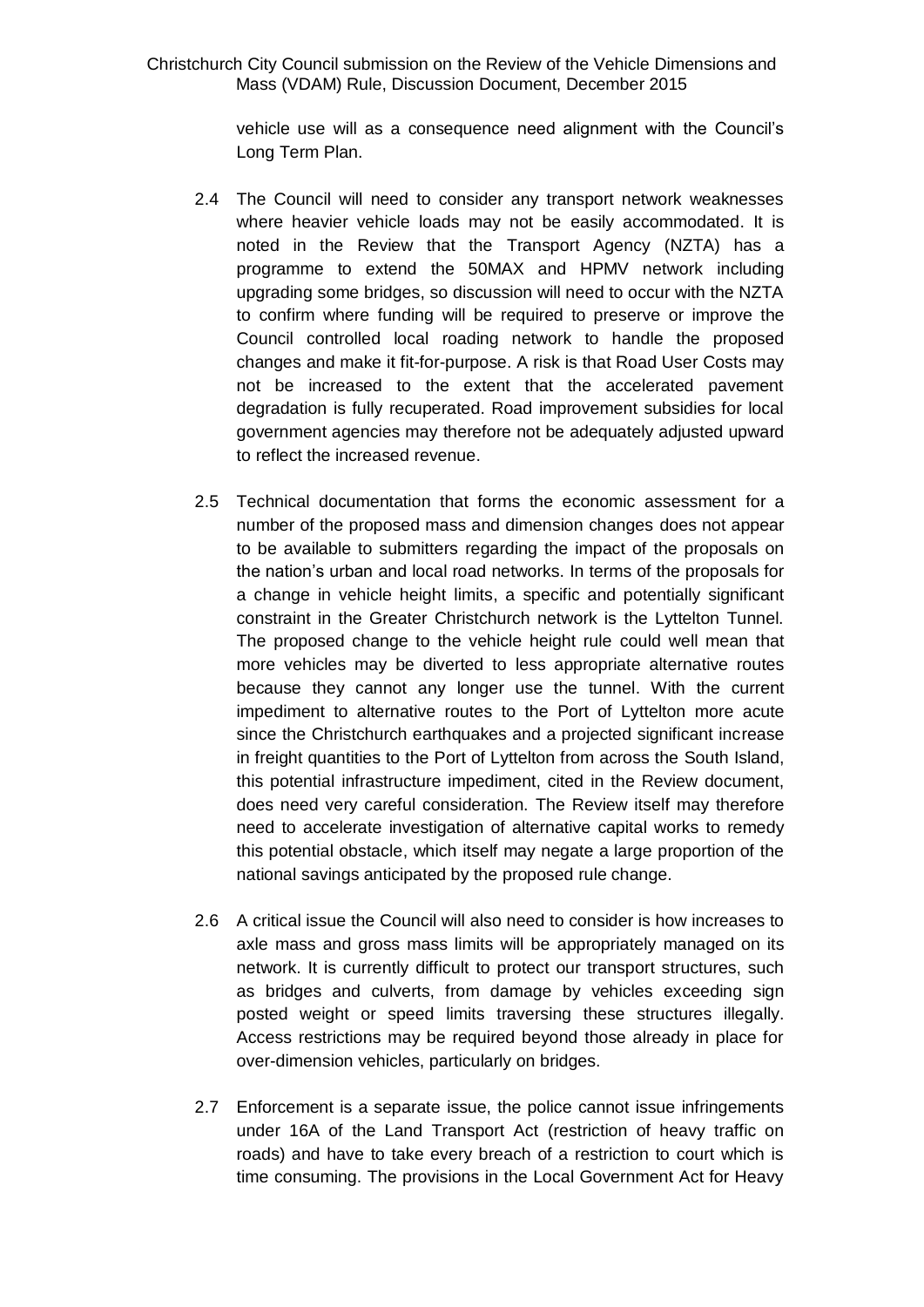> Vehicle restrictions allow police to issue infringements for a breach of the bylaw, but the infringement fee is minimal. There is a separate need therefore for the Land Transport Act to be updated to allow the police the power to issue infringements for breach of 16A which will occur later In 2016/17.

- 2.8 However, decisions made as a result of the Review will enable the provision of new infrastructure to be designed in such a way that it is future-proofed and provides sufficient capacity to cater for the long term freight aspirations and needs of the rebuilt City, which is to be welcomed.
- 2.9 Council's specific response to each of the individual Review proposals is below:

#### **3.0 Axle Mass and Gross Mass**

*Proposal 1: Maintain current axle mass and gross mass limits. Proposal 2: Revise current Schedule 2 limits. Proposal 3: Increase general access gross mass limit from 44,000kg to 45,000kg. Proposal 4: Remove the permitting requirement from the operation of 50MAX. Proposal 5: Increase axle mass limits for specific categories of vehicles. Proposal 6: Amend tyre size categories for axle mass. Proposal 7: Reduce weighing tolerance from 1,500kg to 500kg.*

- 3.1 The Council supports **Proposals 2, 3, 5, 6 and 7** on the basis that they rectify anomalies in law and standardise industry practice.
- 3.2 **Proposal 2** as noted in the Review, Proposal 2 provides for a more accurate matching of axle mass limits to the impact that vehicles have on the roading infrastructure.
- 3.3 **Proposal 3** as noted in the Review, the proposal includes a safeguard for pavement impact that the maximum 45,000kg has to be carried over 8 axles. A 7-axle vehicle combination weighing 44,000kg causes more wear and tear to roads than an 8-axle vehicle combination weighing 45,000kg. Proposal 3 should only be progressed in conjunction with Proposal 7.
- 3.4 **Proposal 5** as noted in the Review, roading infrastructure is designed to bear a limited number of loadings above the standard Rule limits, repeated loadings can reduce the service life of the infrastructure. There is no information provided in the Review that outlines the additional cost to reduced pavement life, further information is required to assist in making a final decision.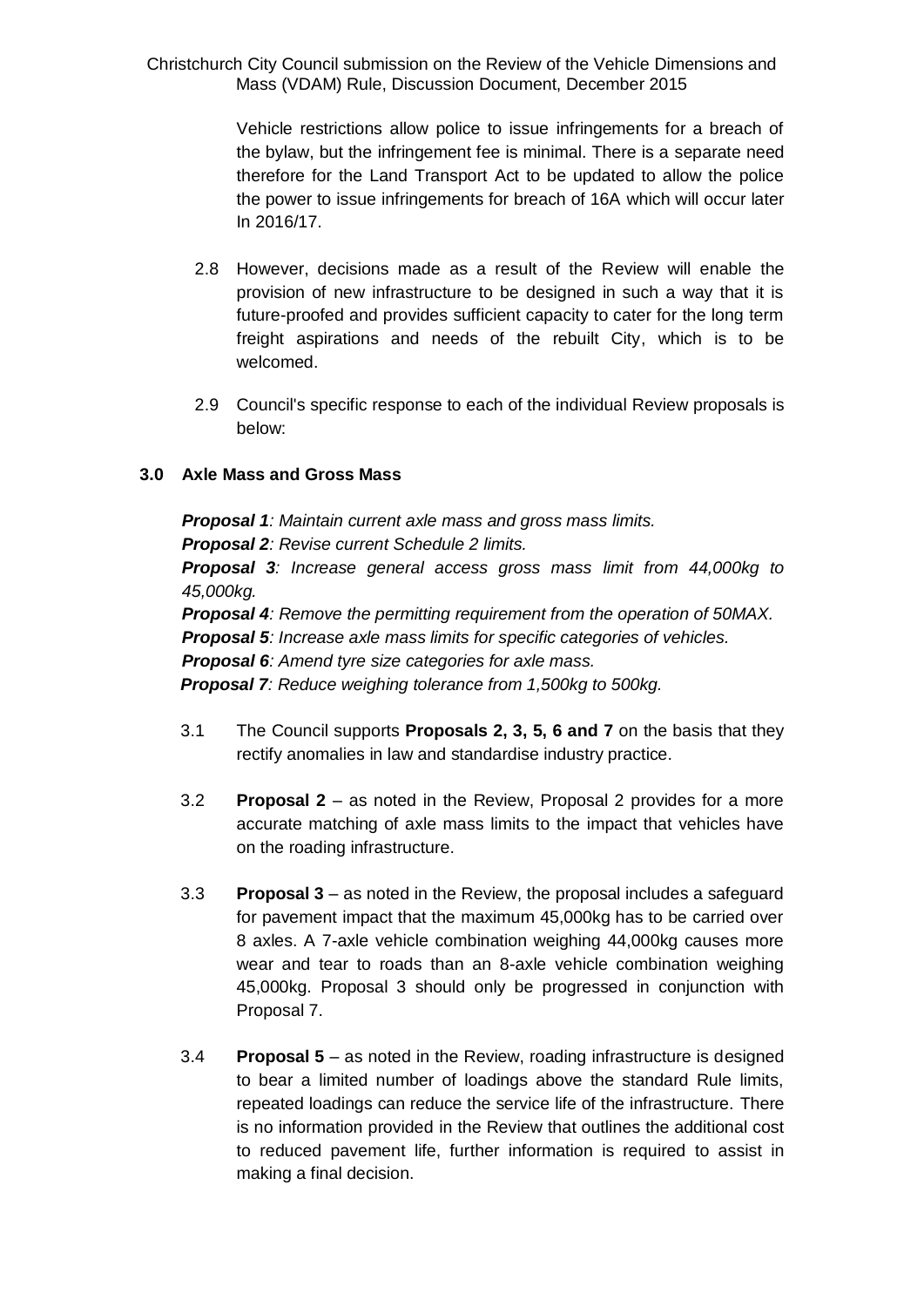- 3.5 **Proposal 6** as noted in the Review, wider 'mega' tyres have the benefit of distributing mass over a larger footprint, therefore reducing pavement impact and wear and creating productivity benefits for some operators. However, the key change is to increase the max axle load for a single wheel from 7.2T to 8.2T. This is critical to pavement design. Austroads Guide to Pavement Technology Part 2: Pavement Structural Design sets the load assumption of:
	- Standard Axle loading consists of a dual-wheeled single axle, applying a load of 80kN.
	- The change enables single-wheeled single axle to apply a load of 82kN.

There is no information provided as to how the change affects pavement stress. However, this appears to change the key loading assumption for pavement design in NZ. As a result:

- Means that current pavements may not have been designed to accommodate proposed loading.
- Impacts on reduced pavement life need to be assessed and form part of the consultation documentation.
- If accepted, would require review of national pavement design standards.

Further information is required to assist in making a final decision.

- 3.6 **Proposal 7** as noted in the Review, the proposal better reflects the level of accuracy of modern weighing techniques, compared to accuracy levels when the 1,500kg tolerance level was established. Without adoption of this reduced tolerance proposal, the move to 45,000kg would equate to a 46,500kg tolerated limit. This is considered beyond acceptable general access gross mass limits, and therefore it is expected that Proposal 3 will only be progressed in conjunction with this proposal. A concern held by CCC is that by lowering freight costs, volumes of freight could increase negating any consolidation benefits.
- 3.7 Further to the proposal considerations, the Council believe the proposals will reduce the permitting burden and allow safer and more energy efficient vehicles to be introduced to the freight fleet. However, there is limited evidence available that a sufficiently full economic evaluation of the cost implication of proposals has been completed. To be confident that the proposals will bring the projected benefits, further information is required that robustly assesses the economic consequences of the proposals on local roads. For example, bus routes that have a higher volume of buses using them can generate rutting waves in the asphalt at the stops and this can be a danger to other road users. Local authorities may therefore need to use structural asphalt in certain locations with the consequential cost implications of that change.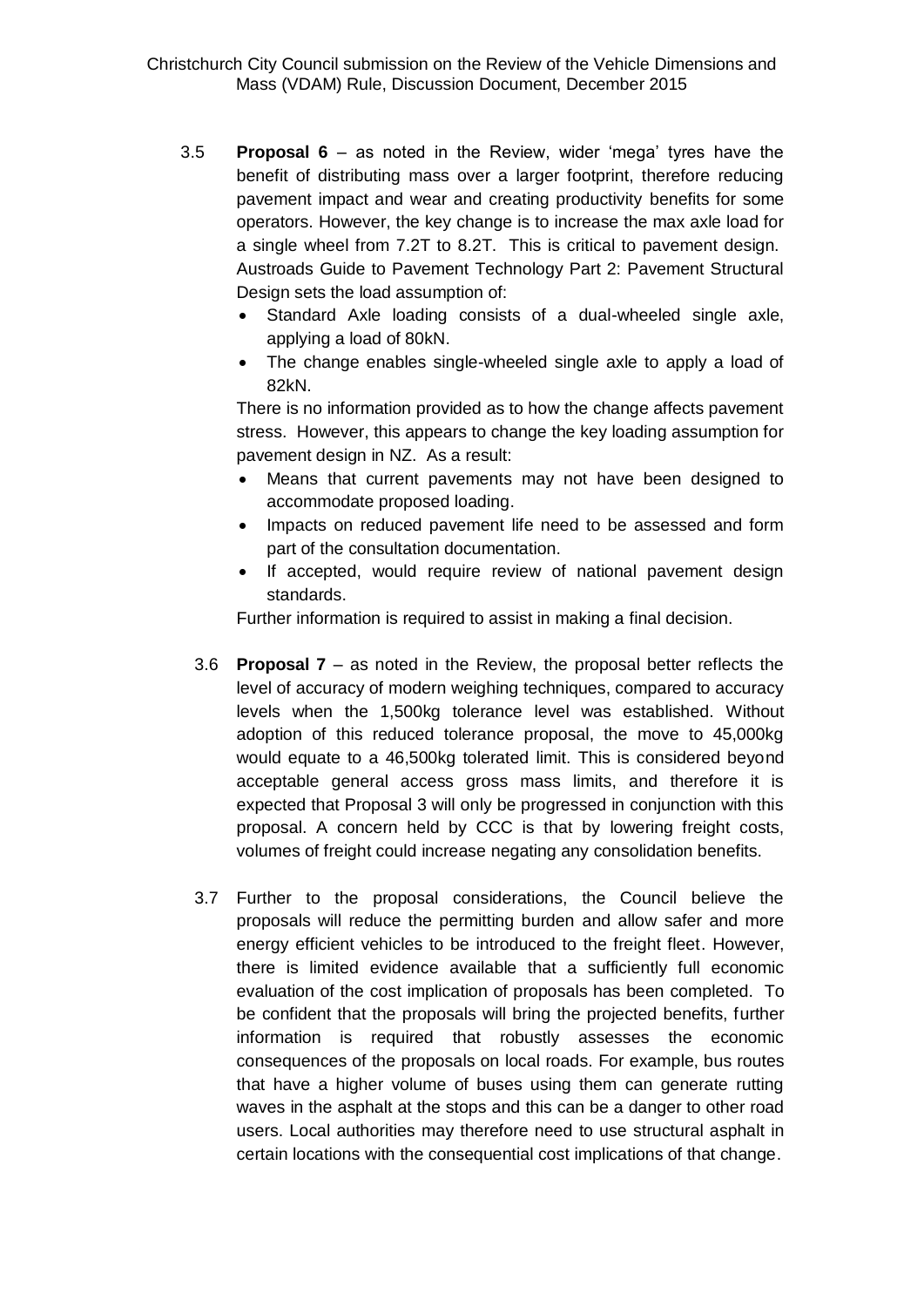- 3.8 The Council does not support **Proposal 4** because there is a risk of 50MAX vehicles travelling on unexpected routes which increases pavement loading, however tightening the tolerances mitigates the risk of overloaded vehicles. Council will have to clearly indicate which routes drivers are to use and support changes to the LTA to help enforce it. It is suggested that investigation into the use of GPS tracking could help ease this problem.
- 3.9 The Council does not support heavier limits beyond the current proposals and suggests that heavier penalties for those exceeding the 500kg tolerance could help ensure better compliance by operators.
- 3.10 The Council has no other proposals to present.

#### **4.0 Width**

*Option 1: Status Quo – retain current maximum width of 2.50m. Option 2: Increase maximum width to 2.55m (including securing devices). Option 3: Increase maximum width to 2.55m (plus 50mm for securing devices). Option 4: Increase maximum width to 2.60m (plus 50mm for securing devices).*

- 4.1 The Council supports **Option 2** on the basis that it allows the industry to obtain safer and more efficient rigid sided freight vehicles with side under run protection.
- 4.2 **Option 2** as noted in the Review, securing devices (e.g. ropes, lashings, j-hook assemblies) that previously brought the total width of a vehicle to 2.55m anyway would remain included in the 2.55m maximum width (i.e. no additional allowance for securing devices).
- 4.3 Further to the proposal considerations, the Council believe the proposals will improve productivity for the industry whilst not compromising and potentially enhancing road safety. The Council agree therefore that a rule specifying that box body hinges are required to be flush with the body's walls is necessary.
- 4.4 The Council is highly supportive of steps to re-introduce battery electric buses back into the city. Increasing the maximum width to 2.55m would allow bus operators greater access to a range of bus models from international markets. A previous study that was undertaken to assess opportunities for alternative public transport technologies identified the current 2.5m width as a barrier to using internationally designed battery electric buses on New Zealand roads.
- 4.5 The Council has no other proposals to present.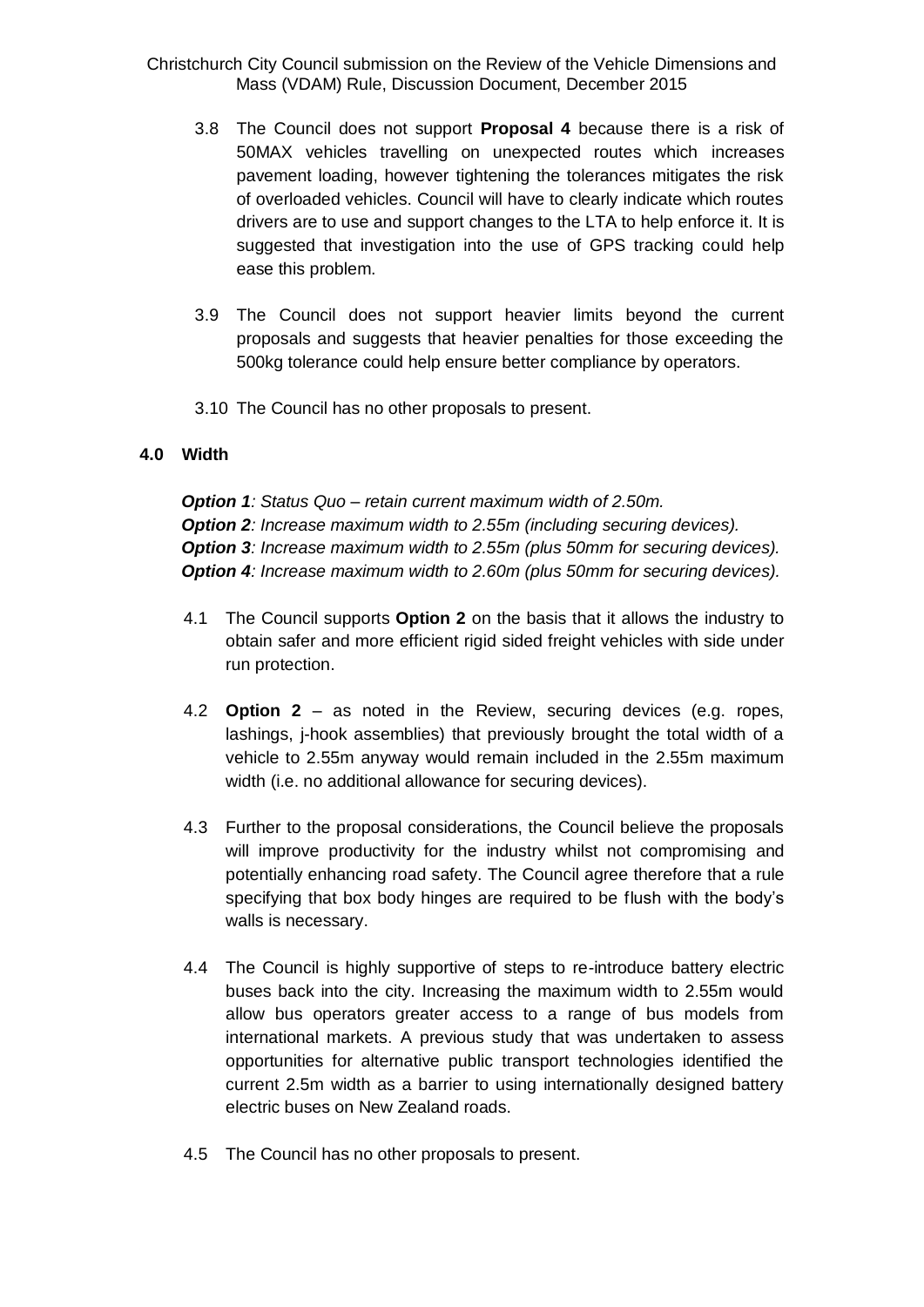#### **5.0 Height**

*Option 1: Status Quo – maintain current height limit of 4.25m, plus 25mm for load restraining devices.* 

*Option 2: Increase the general access height limit to 4.275m, inclusive of load restraining devices.* 

*Option 3: Increase the general access height limit to 4.30m, inclusive of load restraining devices.*

- 5.1 The Council supports **Option 3** on the basis that it corrects the need for exemptions and standardises the vehicle fleet.
- 5.2 **Option 3** as noted in the Review, this option standardises the height limit to 4.3m and provides productivity gains through increased load capacity. However, further detailed consideration of the true impact of higher vehicles on the Lyttelton Tunnel (4.275m) is absolutely critical in Council's view. If Lyttelton Tunnel requires capital works to fully accommodate the proposed increased standardised height (given that it is a crucial freight link for the entire south island to the Port of Lyttelton), rectification of that link in infrastructure terms may possibly negate many or all of the expected economic benefits. An increase in higher vehicles would likely require a significant increase in heavy vehicles using less appropriate alternative routes, noting that freight volumes to and from the port are expected to grow significantly over the coming decades. Finally, there are a number of other structures in the Council local road network (over a dozen bridge structures, numerous mast arms and overhead signs) that will require further assessment to ensure they meet any new height limit proposal.
- 5.3 Further to the information provided in the Review, the Council would like the benefits of increasing the height of heavy vehicles to be presented more openly.
- 5.4 The Council has no other proposals to present.

#### **6.0 Car Transporter Gross Mass**

*Option 1: Status Quo – maintain current mass limit for pro-forma car transporters at 36,000kg.* 

*Option 2: Increase the gross combination mass limit for pro-forma car transporters to 38,000kg.*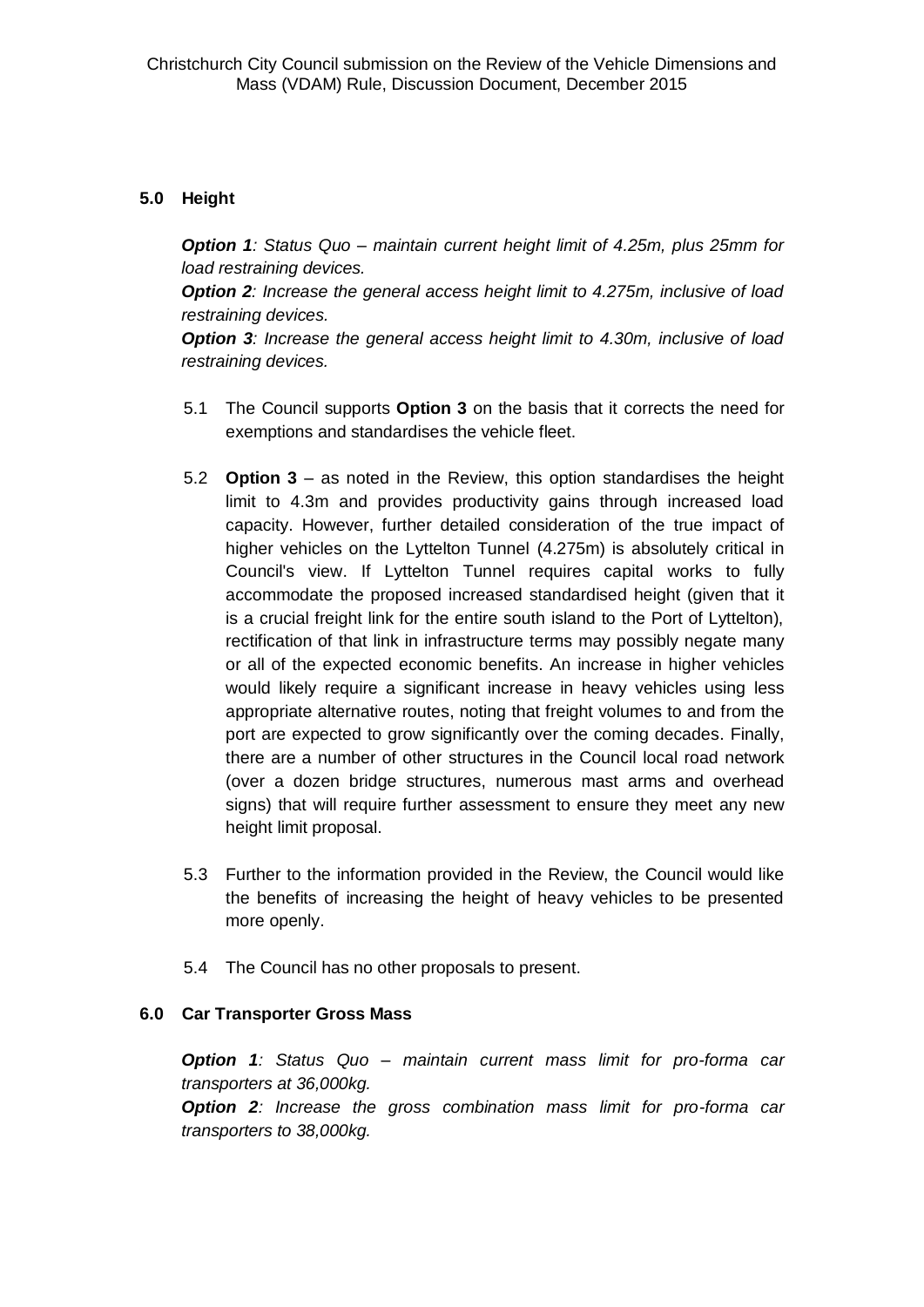- 6.1 The Council supports **Option 2** (as proposed) on the basis that it rectifies an anomaly in the current rule.
- 6.2 **Option 2** as noted in the Review, the 38,000kg limit was assessed as an appropriate limit using current performance based standards, with the pro-forma vehicle performance considered satisfactory in all respects. It enables the longer pro-forma car transporters to carry the same number of cars as standard designs. This could improve safety as longer vehicles are generally safer to operate than standard vehicles.
- 6.3 The Council has no other proposals to present.

#### **7.0 Permitting**

*Option 1: Status Quo – do not provide width or height exceptions for crane boom sections.* 

*Option 2: Provide exceptions for crane boom sections, up to 3.1m in width and 4.5m in height.*

7.1 The Council supports **Option 1** on the basis that it standardises the rules for all heavy vehicles.

#### 7.2 **Divisible loads**

**a) Should RCAs be allowed to grant permits for overweight divisible loads for non-HPMVs?** No.

#### 7.3 **Indivisible loads**

**a) Should the items noted be formally included as part of a definition of "indivisible load"?** Yes.

#### 7.4 **Indivisible loads**

**b) Should ancillary components of indivisible loads be allowed to be carried with an indivisible load?**

No, if the GVM exceeds max HV weight why make exceptions for HH.

#### 7.5 **Crane Boom Sections**

Option 1 – do not provide width or height exceptions for crane boom sections.

#### 7.6 **HPMV Bulk Fleet Permits**

N/A

**8.0 Management of Over-Dimension Loads**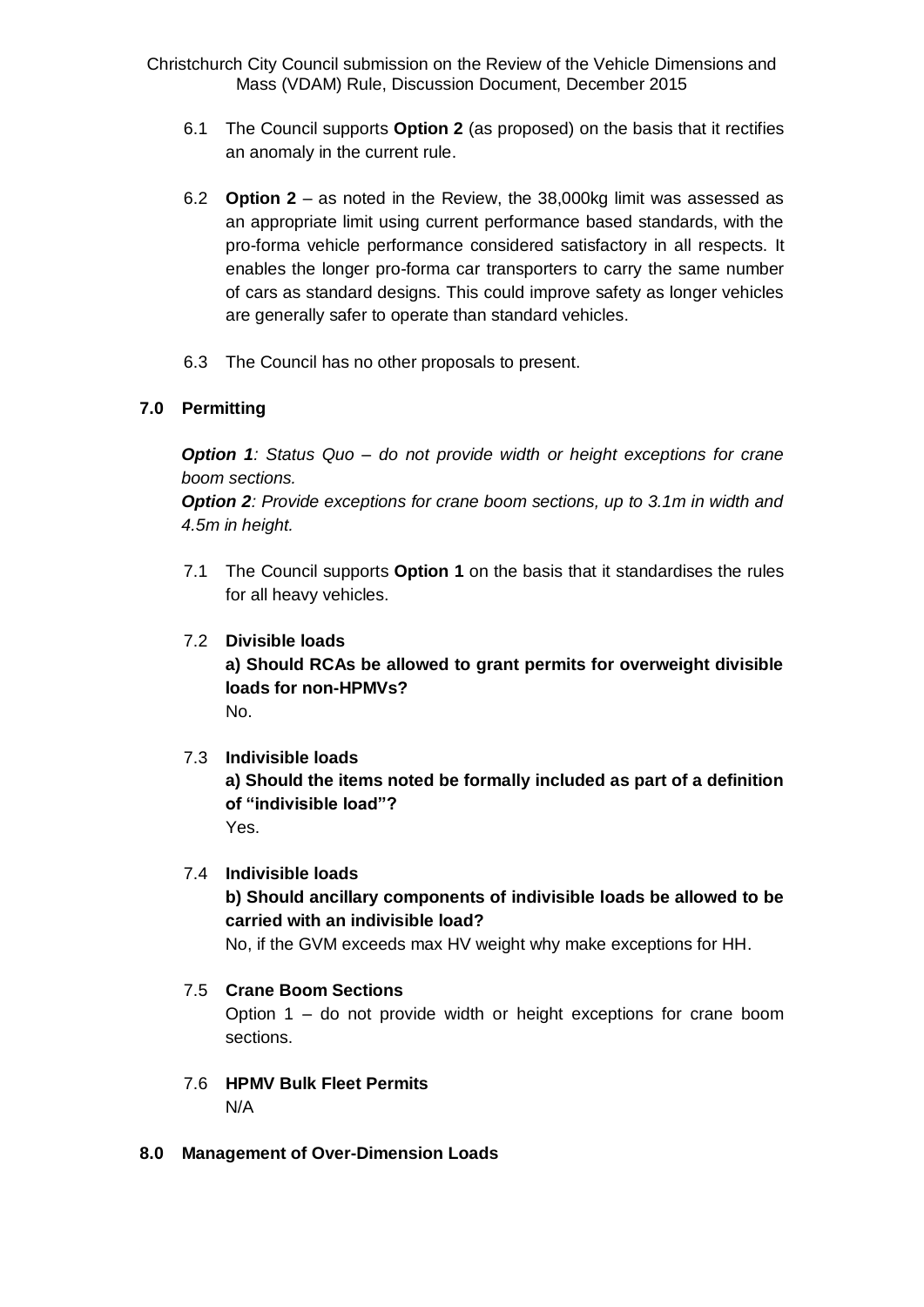*Proposal 1: Clarify in the Rule the responsibilities of 'operator' for overweight and over-dimension permits.*

*Proposal 2: Flags should no longer be permitted to signal the edge of overwidth loads (but still be required to mark the end of long loads).* 

*Proposal 3: All tractors between 2.5m and 3.1m wide should be required to use a warning light or hazard panels signifying width.* 

*Proposal 4: Pilots should be able to use sound warnings to warn oncoming vehicles of an approaching over-dimension load.* 

*Proposal 5: Pilots should be allowed (or be required) to be positioned on the road in line with the outer extremity of an over-width load.*

- 8.1 The Council supports **Proposals 1 – 5** (Proposal 5 being required).
- 8.2 **Clarification of 'operator' on overweight/over-dimension permits** Comment: make the load pilot responsible.

#### 8.3 **Hazard panels and flags on over-dimension loads**

Comment: allow the use of warning panels and allow tractors or slow vehicles to use amber lights.

- 8.4 **Load pilot vehicles** Comment: N/A.
- 8.5 **Use of sound devices to warn of over-dimension vehicles.** Comment: agreed.

### 8.6 **Placement of local pilots on the road.**

Comment: agreed, allow pilot to cross the centre line and if not already in place restrict Max load speed to 45km/hr.

- 8.7 **a) If there were to be a maximum width for transporting houses, what should that limit be, and why?** 5m would give the approaching vehicle shoulder space to avoid the load and lessen the damage to infrastructure caused by house moving companies.
- 8.8 **b) Should there be a speed limit for very wide loads? If yes, what should that limit be?**

Yes, 45 km/hr or 30% of existing speed limits (whichever is less). The pilot vehicle should be a suitable distance in front of a fast moving load.

8.9 **c) If the current hours of travel for moving over-dimension vehicles are revised, what hours do you consider appropriate for what size of load?**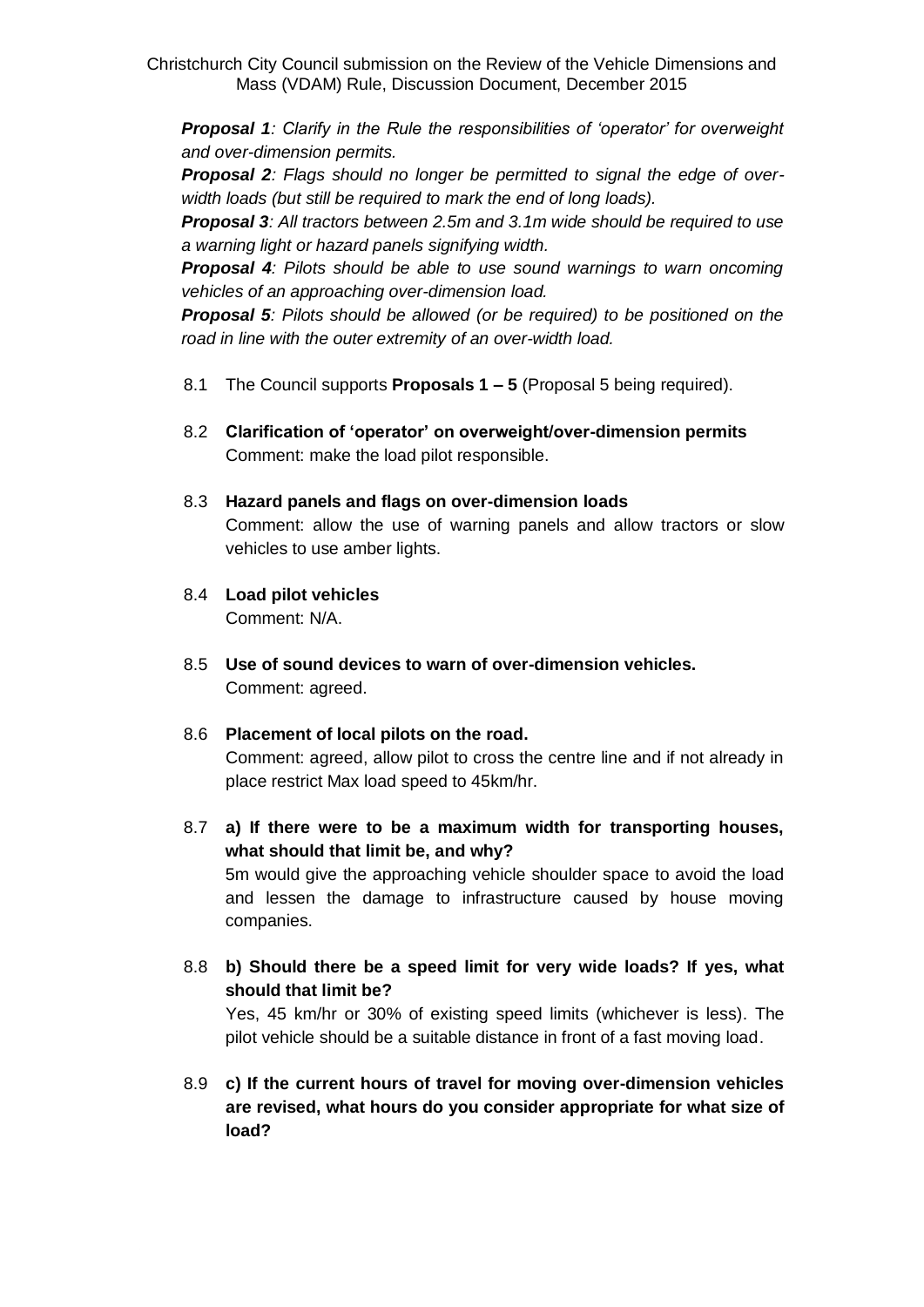> Over-dimension vehicles should not transport loads at peak travel times in cities and there should be restricted night time travel and should be specified and approved in the Traffic Management Plan.

- 8.10 **d) If the travel zones for over-dimension vehicles are revised to ensure they reflect changing road use patterns, are there any specific changes you recommend?** N/A.
- 8.11 **e) Do you have a preference as to signage on pilot vehicles warning oncoming vehicles of an approaching over-dimension load? If yes, what is your preference?** Yes, "move left of the road".
- 8.12 **f) Do you have a preference as to the positioning and extent of hazard panels, including reflective and illuminating signs/lights on over-dimension loads? If yes, what is your preference?** Yes, lower front and rear corners of the load.
- 8.13 **g) Do you support increasing the number of pilots for very wide vehicles to three pilots?** This may not be necessary.

#### **9.0 Other Comments**

9.1 The Council would also recommend a review of the permitting arrangements for freight operators and suggests a single point of contact would streamline the process in the South Island. The Christchurch Transport Operations Centre may be well placed to manage this.

#### **10.0 Summary / Recommendation**

- 10.1 Christchurch City Council would like to thank the New Zealand Government for the opportunity to provide feedback on the Review of the Vehicle Dimensions and Mass Rule 2015. Council wishes to be heard in support of its submission. Should any issues need clarifying then Council staff would be happy to discuss the content of this Submission further.
- 10.2 Summary:
	- 10.2.1 Council are generally supportive of the rule changes proposed in the Review.
	- 10.2.2 To decide on how this is further progressed analysis of the capital impact on pavement maintenance and renewals is required.